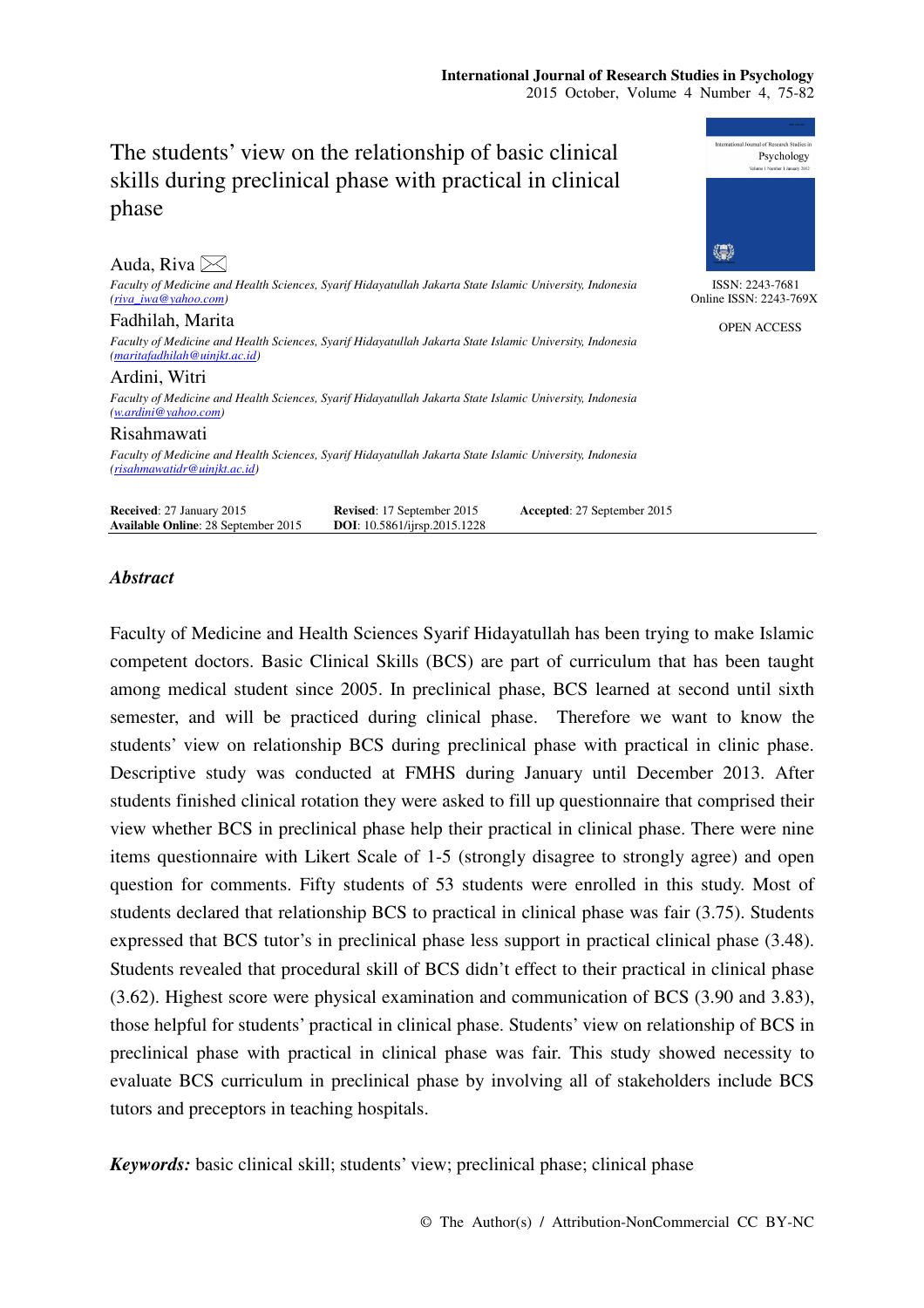## **The students' view on the relationship of basic clinical skills during preclinical phase with practical in clinical phase**

#### **1. Introduction**

The main objective of the medical curriculum in the world is to provide medical students with knowledge, skills and attributes required for their practice (Barrow & McKimm, 2009). Faculty of Medicine and Health Sciences (FMHS) Syarif Hidayatullah was founded in 2005 and has implemented curriculum there is problem based learning (PBL) (Anggraini, 2012). FMSH Syarif Hidayatullah has been trying to make Islamic competent doctors with this curriculum. PBL approach in preclinical years to cover Indonesian Medical Council required which called student centered, problem based, integrated, community based, elective, and systematic (SPICES). PBL is essentially a learning system design that incorporates several educational strategies to optimize student center learning outcomes beyond just knowledge acquisition. PBL was implemented almost four decades ago as an alternative pathway to learning in medical University (Schmidt, 1983).

Students learn using clinical scenarios to explore learning objectives through small group discussion (SGD) and self-directed learning (SDL). In PBL system, students discussions led by facilitator. SGD were held 2 to 3 times for one trigger/case. Facilitator is facilitating the learning process of students. Students are presented with clinical information on patients. Medical students go through the process of problem identification, hypothesis, and many others (Wood, 2003). The curriculum at FMHS Syarif Hidayatullah is divided into 2 phases. Pre-clinical phase for six semesters beginning and clinical phase for five next semesters. One part of the PBL curriculum that is implemented in FMHS was Basic Clinical Skills (BCS). BCS has been taught among medical students in FMHS since 2005. In preclinical phase, BCS learned at second until sixth semester, and will be practiced during clinical phase. By BCS, medical students exposed early to the clinical skills (Anggraini, 2012). Since BCS was implementation at 2005, we has never evaluated of the implementation of the BCS. In this study we want to know the students' view on relationship basic clinical skills during preclinical phase with practical in clinical phase

#### *1.1 Learning Context*

Early exposure to clinical skills first introduced in 1993 by General medical Council (GMC) publication Tomorrow's Doctors. Many medical school in the UK and the around the World following the recommendations of GMC as many benefits. The Medical School since 1997 implementing a new curriculum with introduction of clinical skills in junior medical students. A Clinical Skills course to allow junior medical students to acquire basic clinical skills. Most teachers use live demonstrations and audio-visual material (often videos and slides) to expound the contents (Lam, 2002). Blackley (2009) said that the implementation of course of skills in preclinical phase appears to be associated with increased confidence and improved student performance in 3rd year clerkship, especially in internal medicine.

Research by Widjyandana at Gadjah Mada University state that implementation of BCS in preclinical phase were had many benefit at clinical phase. Students expressed:

- Having clinical experience earlier
- $\triangleright$  Practicing interpersonal communication
- $\triangleright$  Improving confidence
- Improving clinical reasoning
- Motivating to practice clinical skills. The statements expressed the importance of BCS in preclinical phase (Widyandana, 2012).

Research conducted by Remmen in 2001, comparing three university medicines that using traditional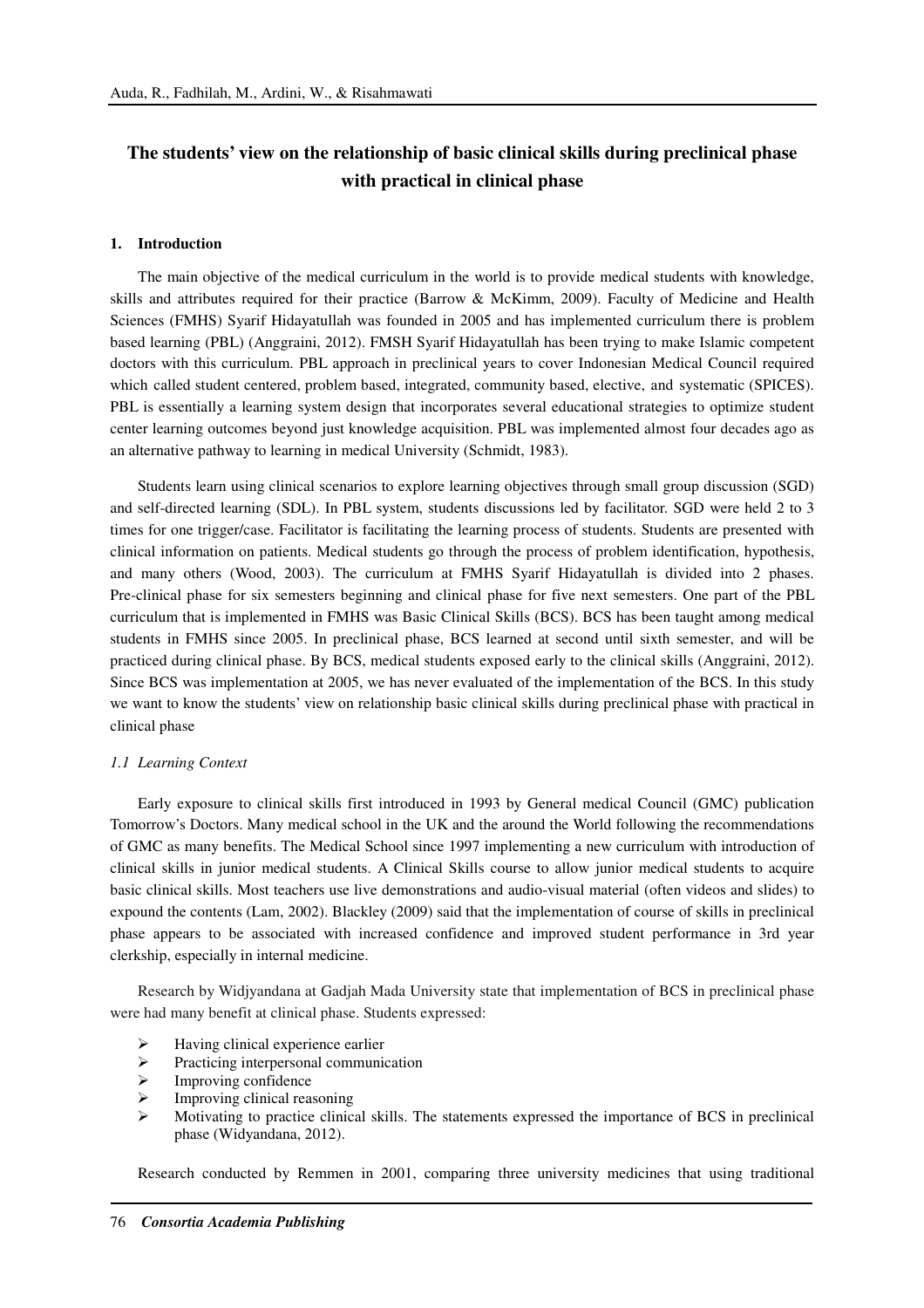method, compared with one medical university that applies BCS from beginning. This study showed the three traditional medical schools were less effective in attaining outcome of basic clinical skills, and recommended BCS start early and runs through the preclinical period (Remmen, 2001).

In 2005, BCS curriculum in FMHS adapted from medical faculty of university Indonesia. In 2010, a change in mapping BCS, the addition of some skills. In 2012, a change of the curriculum in FMHS Syarif Hidayatullah, so BCS adjusts the curriculum that has been set. Each BCS held for two hours. Simultaneously, BCS training are allocated about 20 hours in six weeks module. It is same with SGD, one group consist of nine to ten students with one tutor (Anggraini, 2012).

BCS training such as communication, physical examination, data interpretation and procedural skills among medical students in preclinical phase. BCS was given to medical students in FMHS integrated with modules that were running. For example, in cardiovascular module, which is taught physical examination of heart? Tutors are doctors who have been trained in specific clinical skills. Furthermore, the group will take turn practicing clinical skills in accordance with the schedule. By the time they practice communication and physical examination, they practiced between friends or using a standardized patients or peer. When practicing procedural skills, they use mannequin or tools that has been provide by skill lab. With the implementation of BCS on 2nd semester better skills expected of students at admission in clinical phase. Skills laboratories provide a safe environment for practice and learning processes there in can be well structured (Anggraini, 2012).

In International Medical University, BCS given to medical students at the beginning. They introduce communication skills in pre-clinical phase and simultaneous with clinical phase (Remmen, 2001). The tutor BCS are doctors who have been trained previously since 2012. Trained by specialist who is more competent for 1 till 2 hours (Anggreini, 2012). In 2005 till 2012, FMHS Syarif Hidayatullah apply four steps (Peyton's Four Step Approach) in implemented the BCS, which adapted from medical Faculty of Indonesia.

- Demonstration: Trainer demonstrates at normal speed, without commentary.
- Deconstruction: Trainer demonstrates while describing steps.
- $\triangleright$  Comprehension: Trainer demonstrates while learner describes steps.<br>Performance: Learner demonstrates while learner describes steps (N
- Performance: Learner demonstrates while learner describes steps (Nikendel, 2014).

In 2012, FMHS Syarif Hidayatullah begins implementing the five steps in the BCS:

- $\triangleright$  Conceptualization: the learner must understand the cognitive elements of skills
- Visualization: the learner must see the skill demonstrated in its entire from beginning to the end.
- $\triangleright$  Verbalization: the learner must hear a narration of the steps of the skill along with second demonstration
- $\triangleright$  Practice: the learner having seen the skill, heard narration and repeated narration, now performs the skill
- $\triangleright$  Correction and reinforcement: skill error need immediate correction, positive reinforcement should be used to good performance (George & Doto, 2001).

In BCS there are three assessments:

- $\triangleright$  Peer review ; student assess another students
- $\triangleright$  Self-assessment : student asses himself honestly whether it is competent
- Tutor assessment : tutor assess whether the student has competent or not.

Before the year 2012, BCS schedule were irregular. So since 2012, FMHS made a fixed BCS schedule, Tuesday and Wednesday. Begins in the second week until end of the module. This is BCS schedule in FMSH Syarif Hidayatullah on Table 1 (Anggraini, 2012).

Medical schools should implement a clinical skills curriculum that incorporates the developmental nature of learning, including the designation of expected levels of skill performance. Professional skill learning is a developmental process that is continually shaped and refined throughout the physician's career. Cultivation of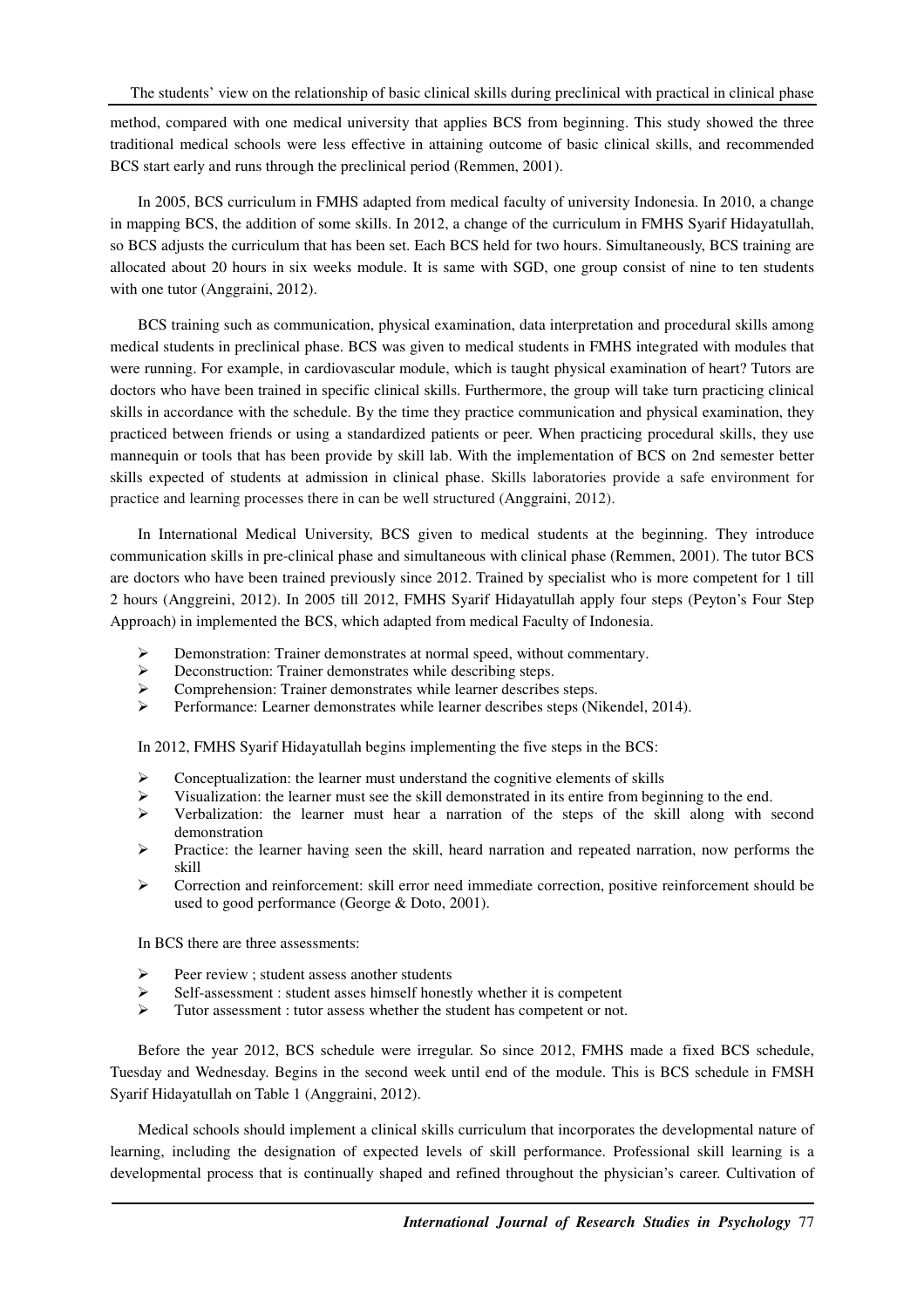skill acquisition in the foundation years of undergraduate medical education results from exposure to sequentially more challenging clinical learning experiences, repeated practice opportunities, observation and feedback based on definable performance outcomes, and self-directed proactive learning (Corbertt, 2008). Pangaro's RIME schema, Miller's Learning Pyramid, and Dreyfus' competency level model are frequently applied in the context of defining skill acquisition in medical education. Pangaro's RIME schema describes the developing clinical role of the learner. Miller's pyramid refers to the type of demonstrated learning, and Dreyfus' model relates to the general level of skill performance show in table 2 (Corbertt, 2008).

#### **Table 1**

*BCS Schedule* 

|             | Tuesday     | Wednesday         |
|-------------|-------------|-------------------|
| 08.00-10.00 | Second year | Second year       |
| 10.00-12.00 | First year  | <b>First Year</b> |
| 13.00-15.00 | Third Year  | Third Year        |

**Table 2** 

*Clinical Learning Models* 

| Pangaro's schema | Miller's Learning Pyramid | Dreyfus' competency |
|------------------|---------------------------|---------------------|
| Reporter         | Knows                     | Novice              |
| Interpreter      | Knows How                 | Advanced beginner   |
| Manager          | <b>Shows How</b>          | Competent           |
| Educator         | Does                      | Proficient          |
|                  |                           | Expert              |
|                  |                           | Master              |

Clinical phase was the phase of medical students interacts with patients. They applied the knowledge, skills and attitude that they had on preclinical phase. In the clinical phase, students will be divided into small groups (Nikendel, 2014). At the College of Medicine and Health Sciences (CM&HS), Sultan Qaboos University (SQU), Sultanate of Oman, the current medical curriculum is two-phased. The 4-year first phase is pre-clinical where students are exposed to integrated, system-based basic medical sciences, after which they attain the BSc degree in Health Sciences. The second phase is clinically-based and lasts for a further 3 years after which they attain the professional MD degree (Holmboe, 2004). In clinical phase, bedside teaching has been an integral part of medical education. With a renewed emphasis on small group interactions, a core element in current education a spring physicians includes real time feedback on their history and physical exam skills at the bedside teaching from seasoned clinician (Cassidy, 2011).

Medical students from FMHS will be held at Fatmawati Hospital as a major teaching hospital. The students will be divided into small group consisted of 9 to 15 students. They will follow the rotation of major or minor. Cisarua hospital, Marzuki Mahdi hospital, and Bekasi Hospital as other teaching hospitals. Minor stage is the phase of students clinic held for 4 weeks. Which include minor stage are psychiatry, neuro, cardio, pulmonary, dermatology, eye/ophthalmology, ear, nose and head (ENT), emergency, and geriatric. Mayor stage is the phase students' clinic held for 10 weeks. Which include major stage are pediatric, internal, surgery, obstetrics and gynecology, family medicine. After the major and minor stage, they will begin elective rotation in the minor and major stage, they are teaches by preceptors or residents. Almost all stage was implemented bedside teaching (Anggraini, 2012). Since BCS was implementation at 2005, we has never evaluated of the implementation of the BCS. In this study we want to know the students' view on relationship basic clinical skills during preclinical phase with practical in clinical phase.

#### **2. Methods**

Descriptive study was conducted at FMHS during January until December 2013. In total this study involved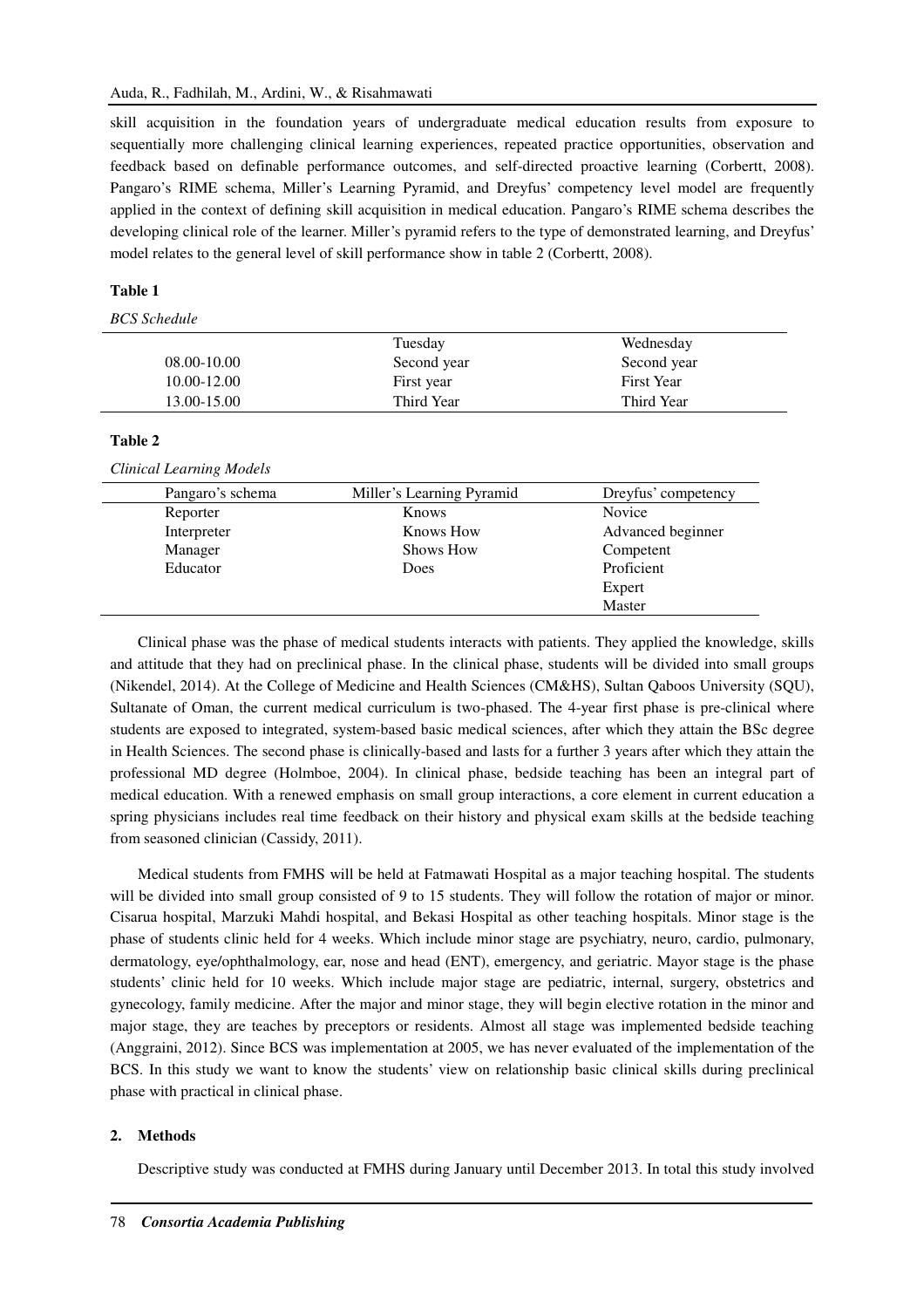The students' view on the relationship of basic clinical skills during preclinical with practical in clinical phase

53 students finished clinical rotation they were asked to filled up questionnaire that comprised their view whether BCS in preclinical phase help their practical in clinical phase. Unfortunately we excluded three students because they didn't send back their questionnaire to us or the data was incomplete.

On February 2013 we obtained 30 questionnaires, on May 2013 we obtained 11 questionnaires, on August 2013 we obtained eight questionnaires and on November we obtained only one questionnaire. All students have passed the same selection process, admission policy and entrance examination. There were nine items questionnaire with Likert Scale of 1-5 (strongly disagree to strongly agree) and open question for comments.

#### **Table 3**

*Questionnaire about the Students' View on Relationship Basic Clinical Skills During Preclinical Phase with Practical in Clinical Phase* 

| No.            | <b>Ouestionnaire Items</b>                                          |
|----------------|---------------------------------------------------------------------|
| Q <sub>1</sub> | BCS curriculum helps you during clinical phase                      |
| Q <sub>2</sub> | Preclinical phase curriculum helps you to during clinical phase     |
| Q <sub>3</sub> | Communication skills stations help you during clinical phase        |
| Q4             | Physical examination skills stations help you during clinical phase |
| Q5             | Procedural skills stations help you during clinical phase           |
| Q <sub>6</sub> | Regular OSCE helps you during clinical phase                        |
| Q7             | OSCE comprehensive helps you during clinical phase                  |
| Q8             | BCS facilities help you during clinical phase                       |
| О9             | BCS tutors helps you during clinical phase                          |

This study used quantitative approaches. For quantitative approach we did descriptive study. As further analysis, to find the interaction between factors of questionnaire items (Q1 until Q9 and mean total scores) shows on table 3 and students' gender, also the interaction between factors of questionnaire items and type of assessment (formative and summative), those factors were incorporated into one way ANOVA. Statistical analysis was performed with SPSS 21.0. P value of less than 0.05 was considered significant.

#### **3. Results**

The subject of this study was the class of 2007. In this study, there were 50 students enrolled in the full study. Three students, dropout in this research. There are 14 male students, and 36 female students show on table 4.

## **Table 4**

| <b>Subject Characteristics</b>        |            |
|---------------------------------------|------------|
| Characteristic Subject                | Total/%    |
| <b>Sex</b>                            |            |
| A. Male                               | 14(28%)    |
| B. Female                             | 36(72%)    |
| <b>Graduation Period</b>              |            |
| A. Formative Assessment National OSCE |            |
| 1. February                           | $30(60\%)$ |
| 2. May                                | 11(22%)    |
| B. Summative Assessment National OSCE |            |
| 1. August                             | 8(16%)     |
| 2. November                           | $1(2\%)$   |

This study divides two large groups. Students who graduated on the February and May are that it is considered a formative assessment National OSCE. While students who graduated August and November, it is expressed a summative National OSCE. This study showed in table 5, that's the students' view on relationship basic clinical skills during preclinical phase with practical in clinical phase was fair  $(3.72 \pm 0.41)$ . Students expressed a physical examination and communication training in preclinical were higher score ( $3.90 \pm 0.61$  and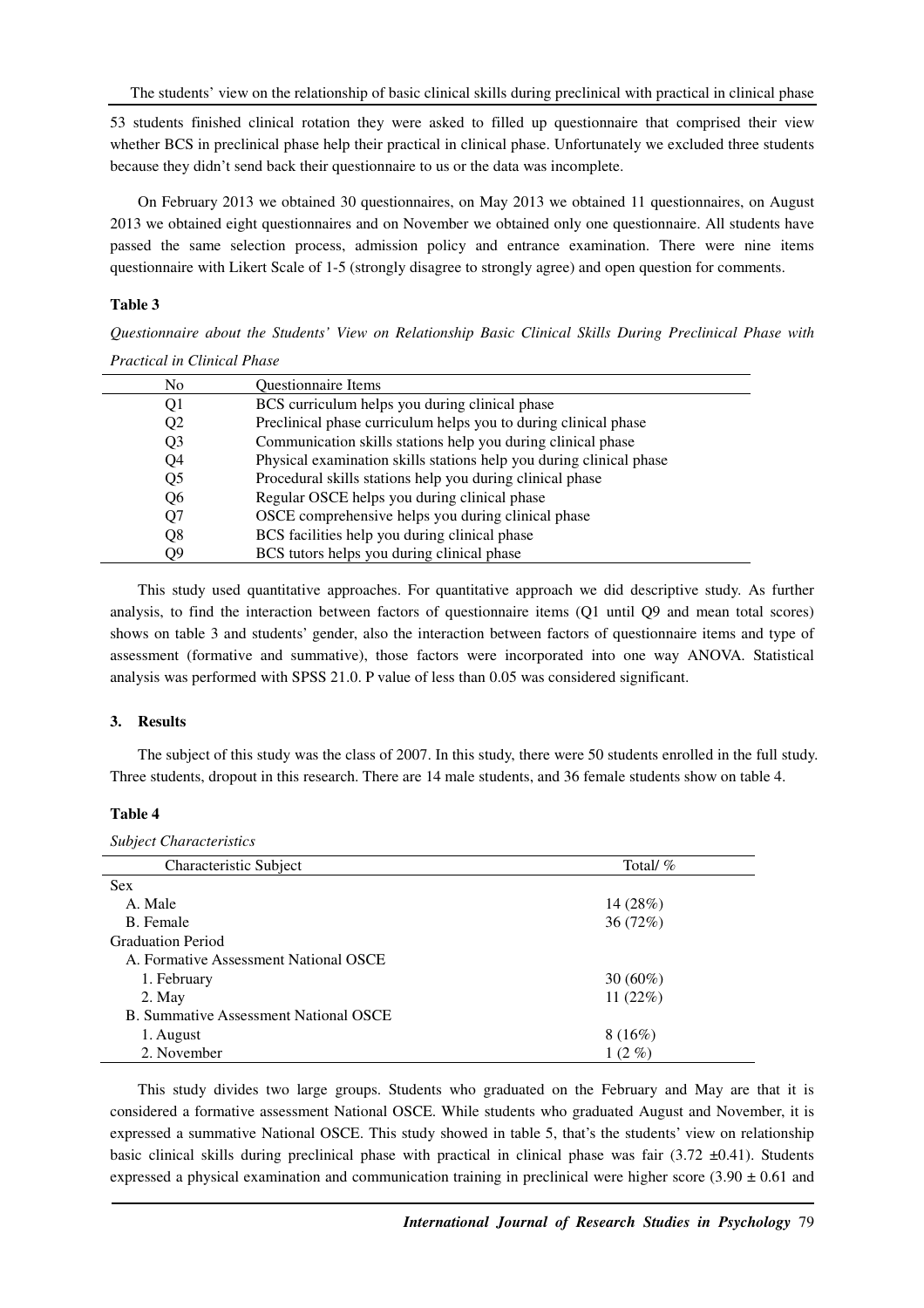3.84±0.64). Students said that was most support is BCS tutor (3.48± 0.83).

#### **Table 5**

|                | <b>Ouestionnaire Items</b>           | Mean Scores $(n=50)$ |
|----------------|--------------------------------------|----------------------|
| Q1             | <b>BCS</b> curriculum                | 3.68(0.71)           |
| Q <sub>2</sub> | Preclinical phase curriculum         | 3.68(0.71)           |
| Q <sub>3</sub> | Communication skills training        | 3.84(0.64)           |
| Q4             | Physical examination skills training | 3.90(0.61)           |
| Q5             | Procedural skills training           | 3.62(0.72)           |
| Q <sub>6</sub> | Regular OSCE                         | 3.80(0.66)           |
| Q7             | OSCE comprehensive                   | 3.82(0.59)           |
| Q8             | <b>BCS</b> facilities                | 3.70(0.78)           |
| Q9             | <b>BCS</b> tutors                    | 3.48(0.83)           |
|                | Average of mean scores               | 3.72(0.41)           |

*Questionnaire Items and Mean (SD) of Item Scores* 

Using one way ANOVA we analyzed questionnaire items and students' gender and type of assessment national OSCE. Table 6 shows that based on gender no significant, students who underwent the formative national OSCE were able to differentiate their ratings than students who underwent the summative national OSCE in some areas: BCS facilities (Q8), and BCS tutors (Q9).

#### **Table 6**

*Students' Gender and Type of Assessment National OSCE* 

|                | Questionnaire Items                  | Gender $(p)$ | Type of Assessment (p) |
|----------------|--------------------------------------|--------------|------------------------|
| Q1             | <b>BCS</b> curriculum                | 0.70         | 0.28                   |
| Q <sub>2</sub> | Preclinical phase curriculum         | 0.76         | 0.28                   |
| Q <sub>3</sub> | Communication skills training        | 0.23         | 0.43                   |
| Q4             | Physical examination skills training | 0.37         | 0.50                   |
| Q <sub>5</sub> | Procedural skills training           | 0.71         | 0.77                   |
| Q <sub>6</sub> | <b>Regular OSCE</b>                  | 0.68         | 0.23                   |
| Q7             | OSCE comprehensive                   | 0.36         | 0.82                   |
| Q8             | <b>BCS</b> facilities                | 0.86         | $0.04*$                |
| О9             | <b>BCS</b> tutors                    | 0.51         | $0.02*$                |
|                | Average of mean scores               | 0.85         | 0.05                   |

*Note*. \*significantly difference using one way ANOVA

#### **4. Discussions**

Subjects in this study were the class of 2007. The class consists of 64 students, 39 female students and 25 male students. Almost in most of the faculty of medicine, the medical students are female. Students who graduated in February and May are the first and the second graduated on the class of 2007 to become a doctor. At that time, the national OSCE is still used as a formative.

The results showed that in general the students' view on relationship basic clinical skills during preclinical phase with practical in clinical phase was fair. Class of 2007, is the third generation of FMHS Syarif Hidayatullah. FMHS Syarif Hidayatullah is a medical faculty which is very young at the time. There is still lack at the time such as: insufficient number of tutors, still lack competent sources, still rarely same perception between tutor, lack of facilities, and many others. This study said the lowest points are less support from BCS tutor during the clinical phase. In that time, insufficient number of tutors, still lack competent sources, still rarely same perception between tutors. Preparation tutor in BCS affect implementation BCS' students.

The tutors are the teacher for medical students. The education of teachers is not completed with pre-service preparation. New teachers are still learning to teach in the context of teaching, and good teachers continue to grow professionally throughout their careers. Each of these phases of a teacher's career can and should be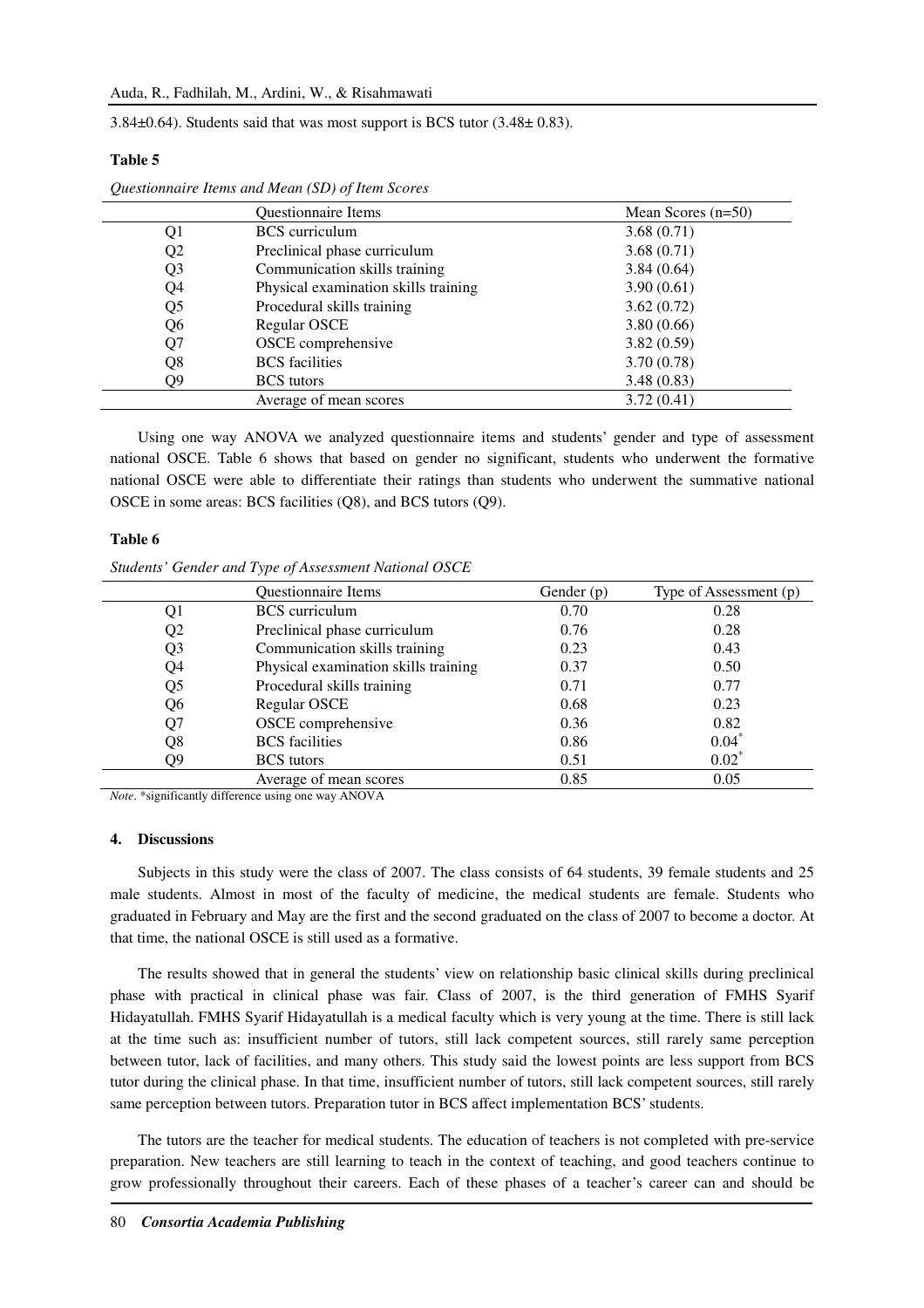supported through the creation of structures, learning opportunities, and incentives, all within a culture of collegiality and a professional learning community. Teaching practice develops over time. Feiman-Nemser has identified critical tasks in learning to teach for each phase of formal teacher education from initial preparation to new teacher induction to continuing professional development. Some of the critical tasks during initial preparation include developing a defensible vision of good teaching, acquiring deep and flexible subject matter knowledge for teaching, learning about learners and learning, including the influence of culture, developing a beginning pedagogical repertoire, and cultivating the skills and dispositions to reflect on one's teaching.

In this study, the students said that BCS curriculum and preclinical curriculum were not helpful during clinical phase. Actually FMHS already made improvement to BCS system like a change in curriculum mapping BCS in 2010. In 2012, a change of the curriculum in FMHS Syarif Hidayatullah, so BCS adjusts the curriculum that has been set. Hopefully with BCS and curriculum mapping changes, the next generation had a better clinical phase. Communication skills and physical examination in BCS were helpful in clinical phase. When tutors apply the five steps in the BCS, communication and physical examination skills students will be better in clinical phase. In the communication and physical examination skills in FMHS Syarif Hidayatullah using simulated patient or peer.

Strength: Since 2005, we've never done research the students' view on relationship basic clinical skills during preclinical phase with practical in clinical phase Weakness: small sample, recall bias because students have to remember their BCS training experiences when in the preclinical phase, about 3-5 years before.

### **5. Conclusions**

Students' view on relationship of BCS in preclinical phase with practical in clinical phase was fair. This study showed necessity to evaluate BCS curriculum in preclinical phase by involving all of stakeholders includes BCS tutors and preceptors in teaching hospitals. Further studies are needed towards the students' views on having experienced a change toward the BCS system.

## **6. References**

Anggraini, E. (2012). Medical student handbook FMHS Syarif Hidayatulah. Jakarta: FMHS Press.

- Barrow, M., & McKimm, J. (2009). Curriculum and course design. *The British Journal of Hospital Medicine*, *70*(12), 592-596.
- Blackley, M. (2009). Impact of a pre-clinical clinical skills curriculum on students' performance in third-year clerkships. *Journal of General Internal Medicine*, *24*(8), 929-933. http://dx.doi.org/10.1007/s11606-009-1032-7
- Cassidy, S. T. N. (2011). Impact of a teaching attending physician on medical students, resident, faculty perceptions and satisfaction. *Canadian Journal of Emergency Medicine*, *13*(4), 259-266.
- Corbertt, E. C. (2008). *Recommendations for pre-clerkships clinical skills education for undergraduate medical education. Task force on clinical skills education of medical students*. Washington, DC: Association of American Medical Colleges Press.
- George, J. H., & Doto, F. X. (2001). A simple five step method for teaching clinical skills. *Family Medicine, 33*(8), 577-578.
- Holmboe, E. (2004). Faculty and the observation of trainees' clinical skills: Problem and opportunity. *Academy Medicine*, *79*, 16-22. http://dx.doi.org/10.1097/00001888-200401000-00006
- Lam, T. P. (2002). Early introduction of clinical skills teaching in medical curriculum-factors affecting students' learning. *Medical Education, 36*, 233-240. http://dx.doi.org/10.1046/j.1365-2923.2002.01142.x
- Nikendel. (2014). Modification of Peyton's four-step approach for a small group teaching- a descriptive study. *BioMed Central Medical Education, 14*, 68.
- Remmen, R. (2001). Effectiveness of basic clinical skills training programs: A cross-sectional comparison of four medical schools. *Medical Education*, *35*(2), 121-128.